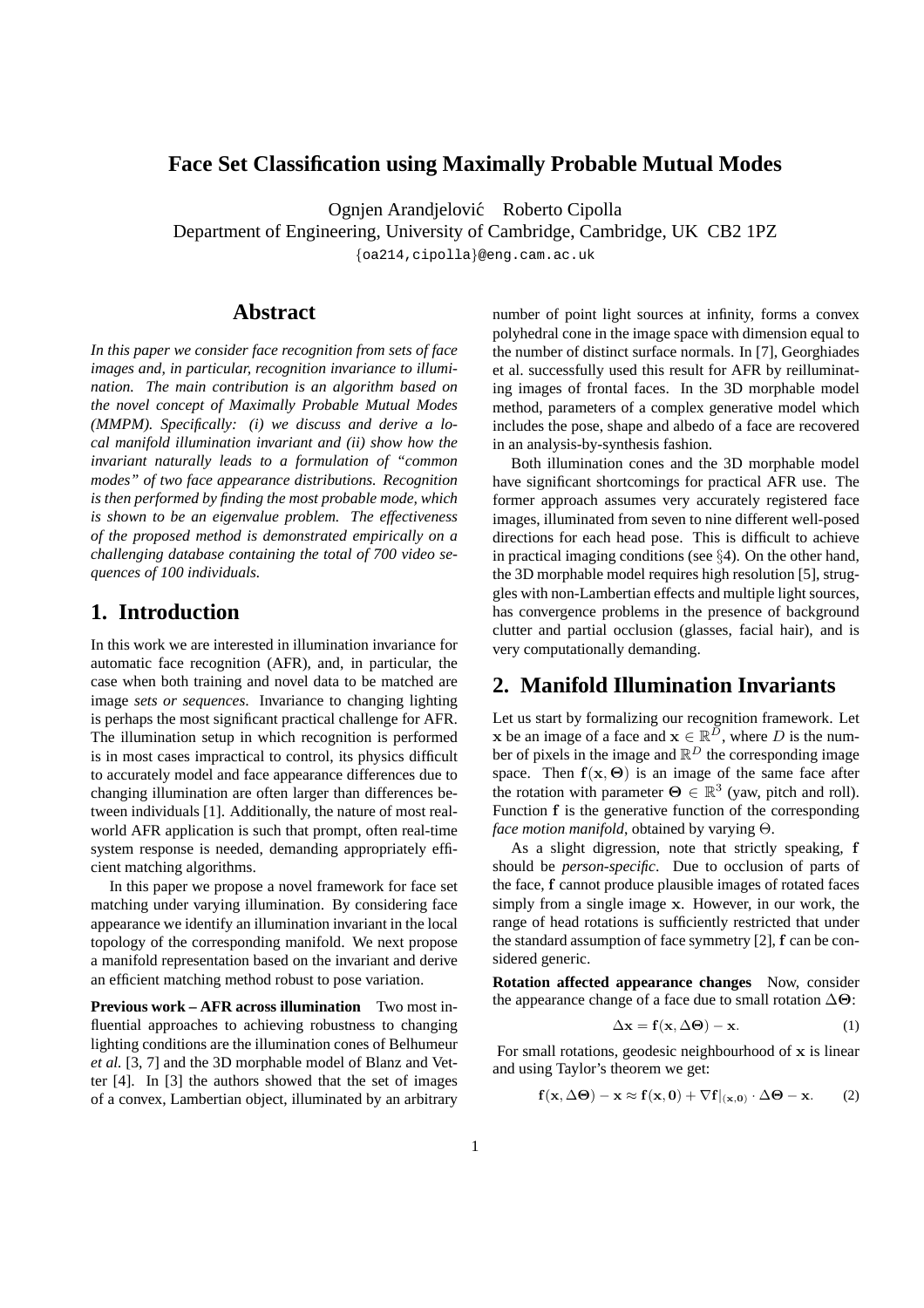where  $\nabla f|_{(\mathbf{x}, \Theta)}$  is the Jacobian matrix evaluated at  $(\mathbf{x}, \Theta)$ . Noting that  $f(x, 0) = x$  and writing  $x = x_L + x_H$ :

$$
\Delta \mathbf{x} \approx \nabla \mathbf{f}|_{\mathbf{x},\mathbf{0}} \cdot \Delta \mathbf{\Theta} = \nabla \mathbf{f}|_{\mathbf{x}_L, \mathbf{0}} \cdot \Delta \mathbf{\Theta} +
$$
  

$$
\nabla \mathbf{f}|_{\mathbf{x}_H, \mathbf{0}} \cdot \Delta \mathbf{\Theta}
$$
 (3)

But  $x_L$  is by definition slowly spatially varying and therefore:

$$
\|\nabla f|_{\mathbf{x}_L,0} \cdot \Delta \Theta\| \ll \|\nabla f|_{\mathbf{x}_H,0} \cdot \Delta \Theta\|,\tag{4}
$$

and

$$
\Delta \mathbf{x} / \Delta \mathbf{\Theta} \approx \nabla \mathbf{f} |_{\mathbf{x}_H, \mathbf{0}}.\tag{5}
$$

It can be seen that  $\Delta x$  is a function of the person-specific  $x_H$  but not the illumination affected  $x_L$ . Hence, the directions (in  $\mathbb{R}^D$ ) of face appearance changes due to small head rotations form a *local manifold invariant* with respect to illumination variation.

**Invariant representation.** To effectively exploit the derived invariant, we (i) cluster manifold samples (faces) using k-means algorithm and (ii) represent each manifold as a collection of Gaussian distributions  $p_i(\mathbf{x}) \sim \mathcal{N}(\mathbf{0}, \mathbf{C}_i)$ , each corresponding to a single cluster  $c_i$ :

$$
\mathbf{C}_i = \frac{1}{|c_i| - 1} \sum_{j \in c_i} (\mathbf{x}_j - \bar{\mathbf{x}})^T (\mathbf{x}_j - \bar{\mathbf{x}}) / ||\mathbf{x}_j - \bar{\mathbf{x}}||^2.
$$
 (6)

The normalization of length is done in order to learn only the directions of appearance changes, not the extent which is dependant on the magnitude of pose changes.

### **3. Comparing Appearance PDFs**

In §2 we identified a face manifold illumination invariant and addressed the issue of appropriate representation of face appearance variation, see (6). Now we turn our attention to the problem of comparing two such representations, while achieving robustness to pose changes and noise.

We pair-wise compare all clusters of two manifolds and choose the maximal of cluster similarities as the overall manifold similarity. To compare two Gaussian clusters, we propose to find the most probable mode of mutual variation between the two, disregarding the remainder of (potentially very differing) variation. Our method bears most resemblance to the canonical correlation-based pattern recognition algorithms so we next briefly summarize these.

#### **3.1. Canonical Correlations**

Canonical correlations  $1 \ge \rho_1 \ge \ldots \ge \rho_d \ge 0$  between two D-dimensional linear subspaces  $U_1$  and  $U_2$  are uniquely defined as the maximal correlations between any two vectors of the subspaces:

$$
\rho_i = \max_{\mathbf{u}_i \in U_1} \max_{\mathbf{v}_i \in U_2} \mathbf{u}_i^T \mathbf{v}_i \tag{7}
$$



Figure 1: *First two principal vectors for a comparison of two linear subspaces corresponding to the same (a) and different individuals (b). In the former case, the most similar modes of variation, represented by the principal vectors, are very much alike* in spite of different illumination conditions *used in data acquisition.*

subject to:

$$
\mathbf{u}_i^T \mathbf{u}_i = \mathbf{v}_i^T \mathbf{v}_i = 1, \ \mathbf{u}_i^T \mathbf{u}_j = \mathbf{v}_i^T \mathbf{v}_j = 0, \ j = 1, ..., i - 1.
$$
 (8)

We will refer to  $\mathbf{u}_i$  and  $\mathbf{v}_i$  as the *i*-th pair of *principal vectors*. Intuitively, the first pair of principal vectors corresponds to the most similar modes of variation of two linear subspaces; every next pair to the most similar modes orthogonal to all previous ones. This concept is illustrated in Fig. 1 on the example of sets of face appearance images.

In practice, the orthonormal basis vectors of  $U_i$  are typically found by Principal Component Analysis (PCA): only the top  $d$  components are retained for each class by assuming that class data is intrinsically low-dimensional [6]. Novel data is then classified according to the first canonical correlation  $\rho_1$ , used as a similarity score between classes.

#### **3.2. Maximally Probably Mutual Modes**

Unlike in the case when dealing with subspaces, in general both of the compared distributions can generate *any* point in the D-dimensional embedding space. Hence, the concept of the most-correlated patterns from the two classes is not meaningful in this context. Instead, we are looking for a mode – i.e. a linear direction in the pattern space – along both distributions corresponding to the two classes are most likely to "generate" observations.

We define the mutual probability  $p_m(\mathbf{x})$  to be the product of two densities at x:

$$
p_m(\mathbf{x}) = p_1(\mathbf{x})p_2(\mathbf{x}).\tag{9}
$$

Generalizing this, the mutual probability  $S_{\mathbf{v}}$  of an entire linear mode v is then:

$$
S_{\mathbf{v}} = \int_{-\infty}^{+\infty} p_1(x\mathbf{v}) p_2(x\mathbf{v}) dx.
$$
 (10)

Substituting <sup>1</sup>

$$
\textstyle\frac{1}{(2\pi)^{D/2}|\mathbf{C}_i|^{1/2}}\exp\left[-\frac{1}{2}\mathbf{x}^T\mathbf{C}_i^{-1}\mathbf{x}\right]\quad \ \, \text{for}\quad \,
$$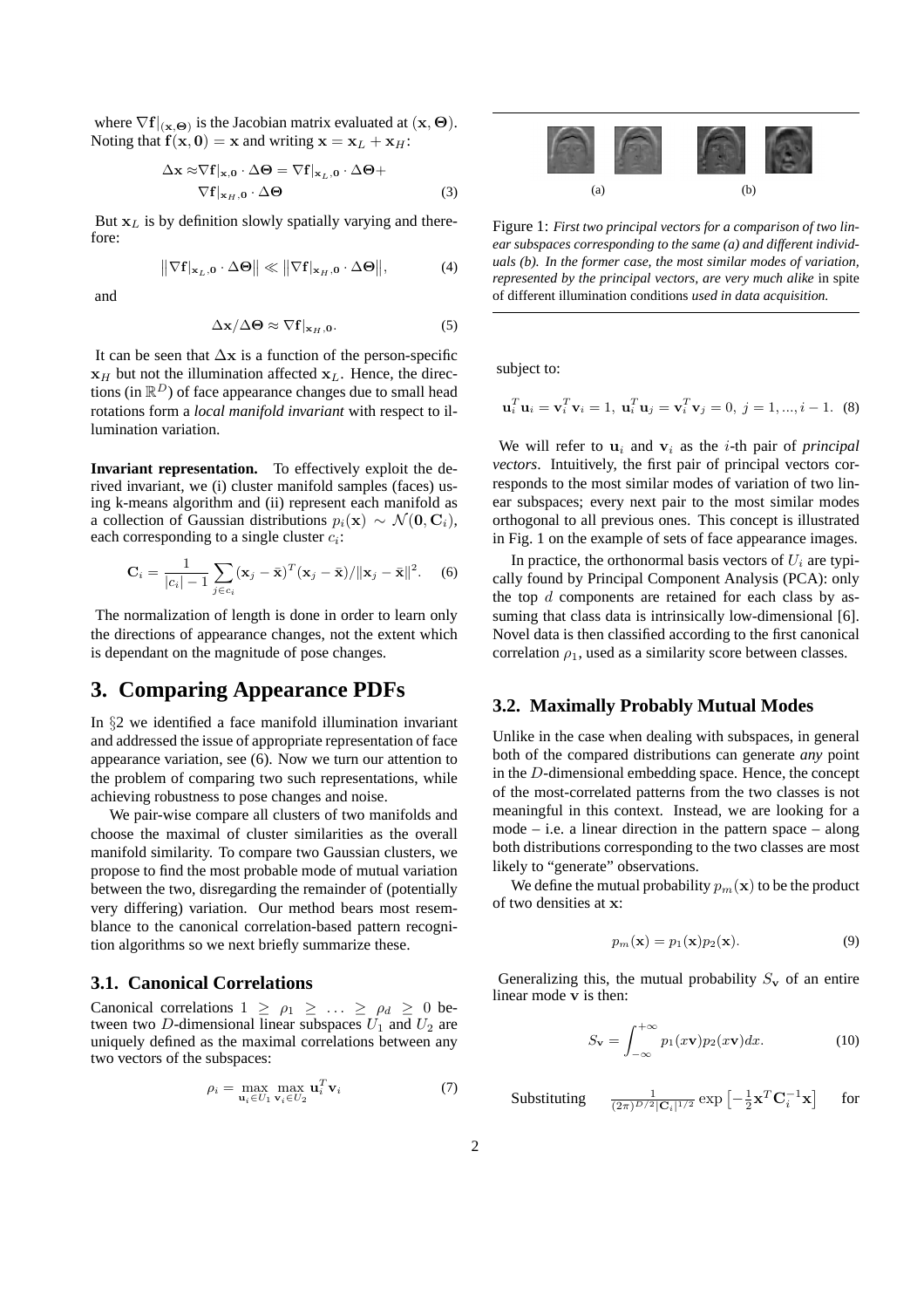$p_i(\mathbf{x})$ , we obtain:

$$
S_{\mathbf{v}} = \int_{-\infty}^{+\infty} \frac{1}{(2\pi)^{D/2} |\mathbf{C}_1|^{1/2}} \exp\left[-\frac{1}{2} x \mathbf{v}^T \mathbf{C}_1^{-1} \mathbf{v} x\right]
$$

$$
\frac{1}{(2\pi)^{D/2} |\mathbf{C}_2|^{1/2}} \exp\left[-\frac{1}{2} x \mathbf{v}^T \mathbf{C}_2^{-1} \mathbf{v} x\right] dx = \qquad (11)
$$

$$
\frac{1}{(2\pi)^{D} |\mathbf{C}_1 \mathbf{C}_2|^{1/2}} \int_{-\infty}^{+\infty} \exp\left[-\frac{1}{2} x^2 \mathbf{v}^T \left(\mathbf{C}_1^{-1} + \mathbf{C}_2^{-1}\right) \mathbf{v}\right] dx.
$$

$$
(12)
$$

Noting that the integral is now over a 1D Gaussian distribution (up to a constant):

$$
S_{\mathbf{v}} = \frac{1}{(2\pi)^D |\mathbf{C}_1 \mathbf{C}_2|^{1/2}} (2\pi)^{1/2} \left[ \mathbf{v}^T \left( \mathbf{C}_1^{-1} + \mathbf{C}_2^{-1} \right) \mathbf{v} \right]^{-1/2} =
$$
\n(13)

$$
(2\pi)^{1/2-D} |\mathbf{C}_1 \mathbf{C}_2|^{-1/2} \left[ \mathbf{v}^T \left( \mathbf{C}_1^{-1} + \mathbf{C}_2^{-1} \right) \mathbf{v} \right]^{-1/2} (14)
$$

The expression above favours directions in which both densities have large variances, i.e. in which Signal-to-Noise ratio is the highest, as one would intuitively expect.

The mode that maximizes the mutual probability  $S_{\mathbf{v}}$ can be found by considering eigenvalue decomposition of  ${\bf C}_1^{-1} + {\bf C}_2^{-1}$ . Writing:

$$
C_1^{-1} + C_2^{-1} = \sum_{i=1}^{D} \lambda_i u_i u_i^T,
$$
 (15)

where  $0 \leq \lambda_1 \leq \lambda_2 \leq \ldots \leq \lambda_D$  and

$$
\mathbf{u}_i \cdot \mathbf{u}_j = 0, i \neq j
$$
  

$$
\mathbf{u}_i \cdot \mathbf{u}_i = 1.
$$
 (16)

and since  $\{u_i\}$  span  $\mathbb{R}^D$ :

$$
\mathbf{v} = \sum_{i=1}^{D} \alpha_i \mathbf{u}_i, \qquad (17)
$$

it is then easy to shown that the maximal value of (14) is:

$$
\max_{\mathbf{v}} S_{\mathbf{v}} = (2\pi)^{1/2-D} |\mathbf{C}_1 \mathbf{C}_2|^{-1/2} \lambda_D^{-1/2}.
$$
 (18)

This defines the class similarity score  $\nu$ . It is achieved for  $\alpha_{1,...,D-1} = 0$ ,  $\alpha_D = 1$  or  $\mathbf{v} = \mathbf{u}_D$ , i.e. the direction of the eigenvector corresponding to the smallest eigenvalue of  $C_1^{-1} + C_2^{-1}$ . A visualization of the most probable mode between two face sets of Fig. 2 is shown in Fig. 3.

### **3.3. Numerical and Implementation Issues**

The expression for the similarity score  $\nu = \max_{\mathbf{v}} S_{\mathbf{v}}$  in (18) involves the computation of  $|C_1C_2|^{-1/2}$ . This is problematic as  $C_1C_2$  may be a singular, or a nearly singular, matrix (e.g. because the number of face images if much lower than the image space dimensionality D).



Figure 2: *Examples of detected faces from the database used for method evaluation. A wide range of illumination and pose changes is present.*



Figure 3: *The maximally probable mutual mode, shown as image, when two compared faces sets belong to the (a) same and (b) different individuals (also see Fig. 2).*

We solve this problem by assuming that the dimensionality of the principal linear subspaces corresponding to  $C_1$ and  $C_2$  is of dimensionality  $M \ll D$ , and that data is perturbed by isotropic Gaussian noise. If  $\lambda_1^{(i)} \leq \lambda_2^{(i)} \leq \cdots \leq$  $\lambda_D^{(i)}$  are the eigenvalues of  $\mathbf{C}_i$ :

$$
\forall j > M. \ \lambda_{D-j}^{(1)} = \lambda_{D-j}^{(2)}.\tag{19}
$$

Then, writing

$$
|\mathbf{C}_i| = \prod_{j=1}^{D} \lambda_j^{(i)},\tag{20}
$$

we get:

$$
\nu = (2\pi)^{1/2 - D} |\mathbf{C}_1 \mathbf{C}_2|^{-1/2} \lambda_D^{-1/2} = (21)
$$

$$
= const \times \left(\lambda_D \prod_{i=D-M+1}^{D} \lambda_i^{(1)} \lambda_i^{(2)}\right)^{-1/2}.
$$
 (22)

### **4. Experimental evaluation**

Methods in this paper were evaluated on a database of video sequences acquired in our laboratory (from here on referred to as *FaceDB100*). This database contains 100 individuals of varying age and ethnicity, and equally represented genders. For each person in the database we collected 7